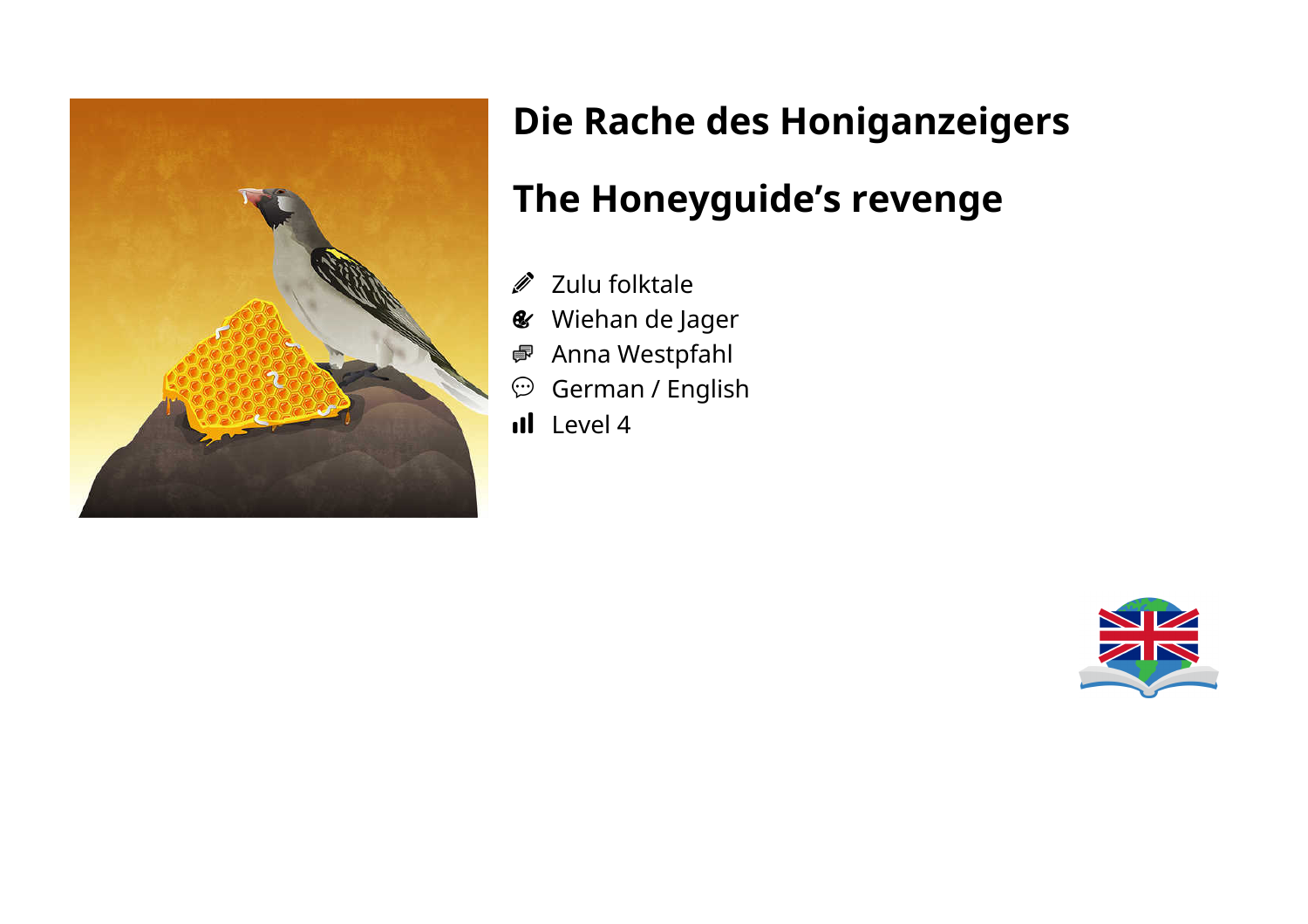

Das ist die Geschichte von Ngede, dem Honiganzeiger, und einem gierigen jungen Mann namens Gingile. Eines Tages während Gingile bei der Jagd war, hörte er den Ruf von Ngede. Gingile lief beim Gedanken an Honig das Wasser im Mund zusammen. Er blieb stehen, lauschte genau und hielt Ausschau nach dem Vogel in den Ästen über seinem Kopf. "Chitik-chitik-chitik", zwitscherte der kleine Vogel, als er von Baum zu Baum flog. "Chitik, chitik, chitik", rief er und und blieb von Zeit zu Zeit sitzen, um sicher zu sein, dass Gingile ihm nachlief.

This is the story of Ngede, the Honeyguide, and a greedy young man named Gingile. One day while Gingile was out hunting he heard the call of Ngede. Gingile's mouth began to water at the thought of honey. He stopped and listened carefully, searching until he saw the bird in the branches above his head. "Chitik-chitik-chitik," the little bird rattled, as he flew to the next tree, and the next. "Chitik, chitik, chitik," he called, stopping from time to time to be sure that Gingile followed.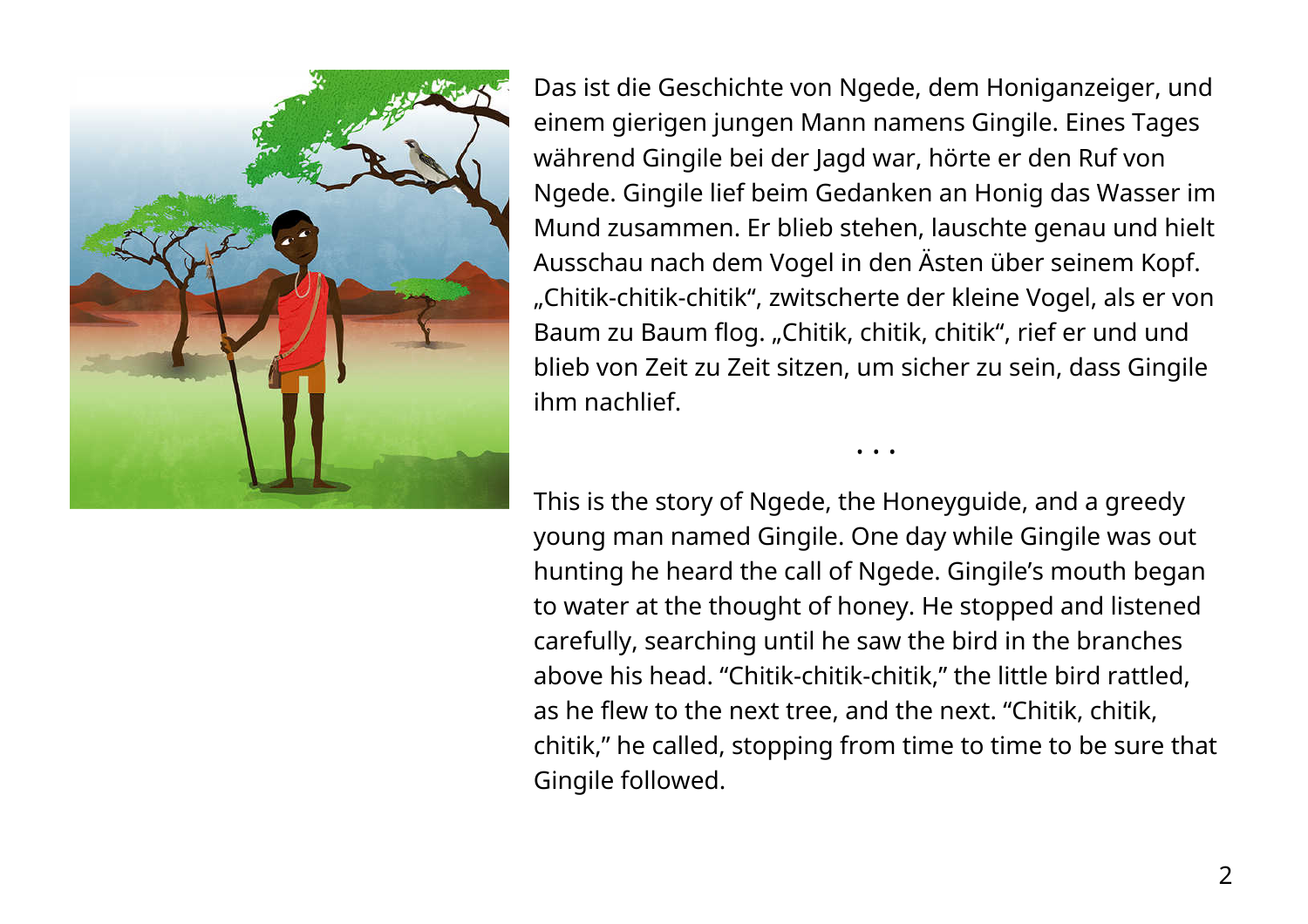

Nach einer halben Stunde kamen sie zu einem großen Feigenbaum. Ngede hüpfte aufgeregt auf den Zweigen hin und her. Dann blieb er auf einem Ast sitzen und blickte Gingile an, als ob er sagen wollte: "Hier ist er! Komm doch! Worauf wartest du?" Gingile konnte keine Biene am Baum erblicken, aber er hatte Vertrauen zu Ngede.

After half an hour, they reached a huge wild fig tree. Ngede hopped about madly among the branches. He then settled on one branch and cocked his head at Gingile as if to say, "Here it is! Come now! What is taking you so long?" Gingile couldn't see any bees from under the tree, but he trusted Ngede.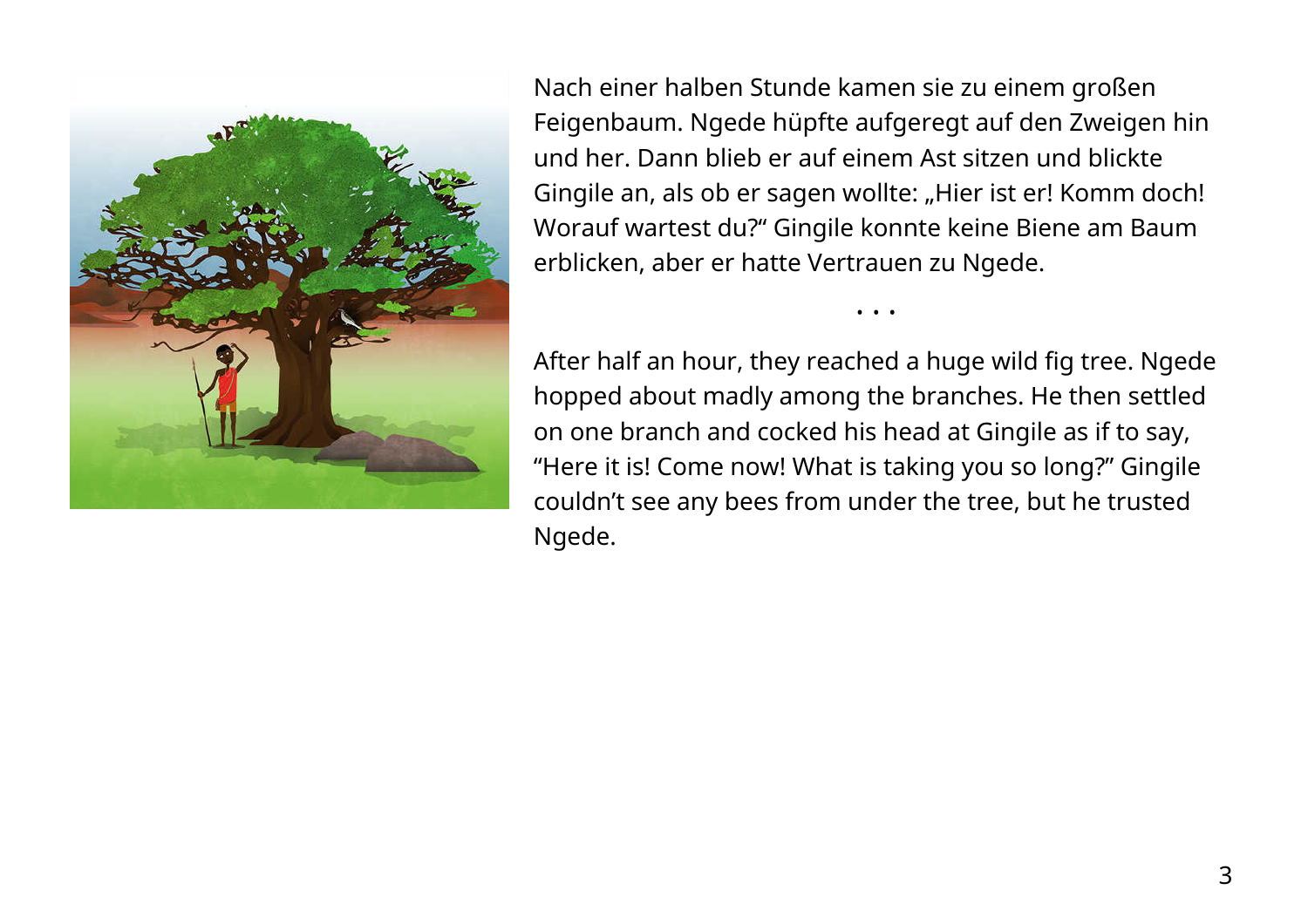

Also legte Gingile seinen Jagdspeer nieder, sammelte einige trockene Zweige und machte ein kleines Feuer. Als das Feuer im Gang war, legte er einen langen, trockenen Holzstab in die Mitte des Feuers. Dieses Holz war besonders bekannt dafür, dass es beim Verbrennen sehr viel Rauch produzierte. Er begann, mit dem kalten Ende des Stabs zwischen die Zähne geklemmt, zu klettern.

So Gingile put down his hunting spear under the tree, gathered some dry twigs and made a small fire. When the fire was burning well, he put a long dry stick into the heart of the fire. This wood was especially known to make lots of smoke while it burned. He began climbing, holding the cool end of the smoking stick in his teeth.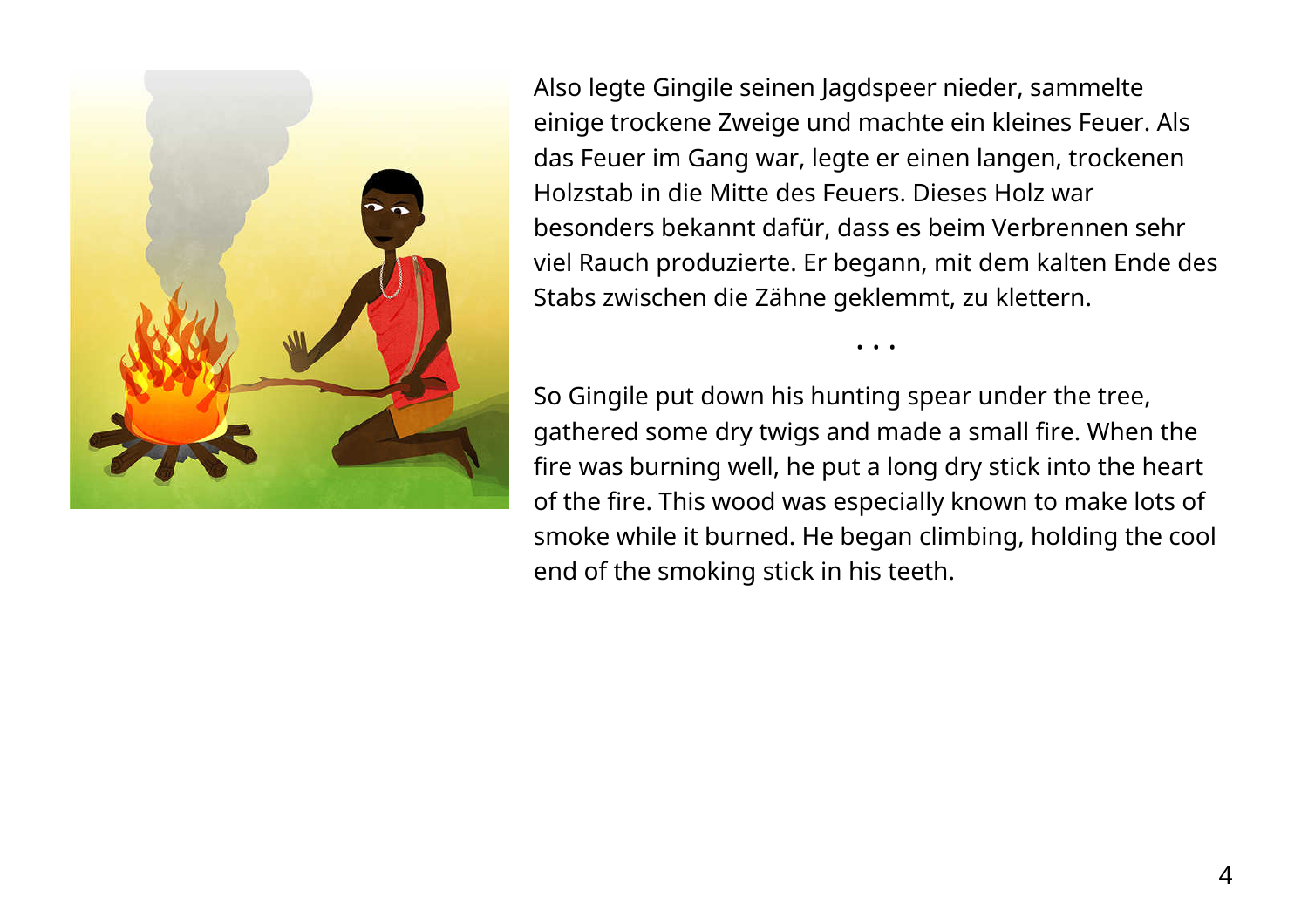

Bald hörte er das laute Summen der fleißigen Bienen. Sie flogen ein und aus aus einer Höhle in dem Baumstamm ihrem Bienenstock. Als Gingile den Stock erreichte, stieß er das rauchenden Ende des Stabs in die Baumhöhle. Die Bienen schwärmten wütend und böse heraus. Sie flogen davon, weil sie den Rauch nicht mochten - aber ohne Gingile zu stechen!

Soon he could hear the loud buzzing of the busy bees. They were coming in and out of a hollow in the tree trunk – their hive. When Gingile reached the hive he pushed the smoking end of the stick into the hollow. The bees came rushing out, angry and mean. They flew away because they didn't like the smoke – but not before they had given Gingile some painful stings!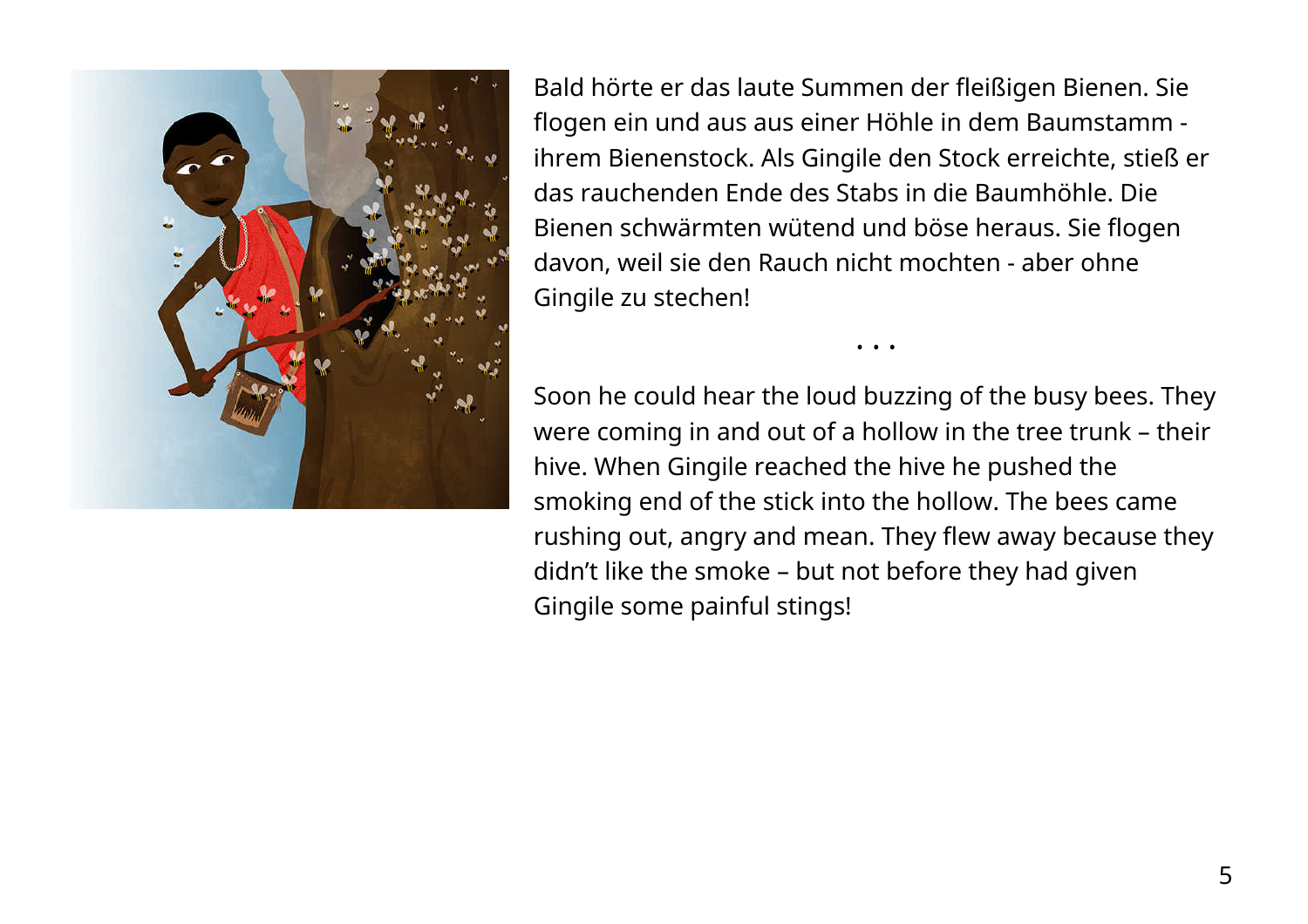

Als die Bienen weg waren, steckte Gingile seine Hand in das Nest. Er zog Hände voller schwerer Waben gefüllt mit Honig und fetten weißen Larven hervor. Er schob die Waben vorsichtig in die Tasche, legte sie auf seine Schulter und begann, nach unten zu klettern.

When the bees were out, Gingile pushed his hands into the nest. He took out handfuls of the heavy comb, dripping with rich honey and full of fat, white grubs. He put the comb carefully in the pouch he carried on his shoulder, and started to climb down the tree.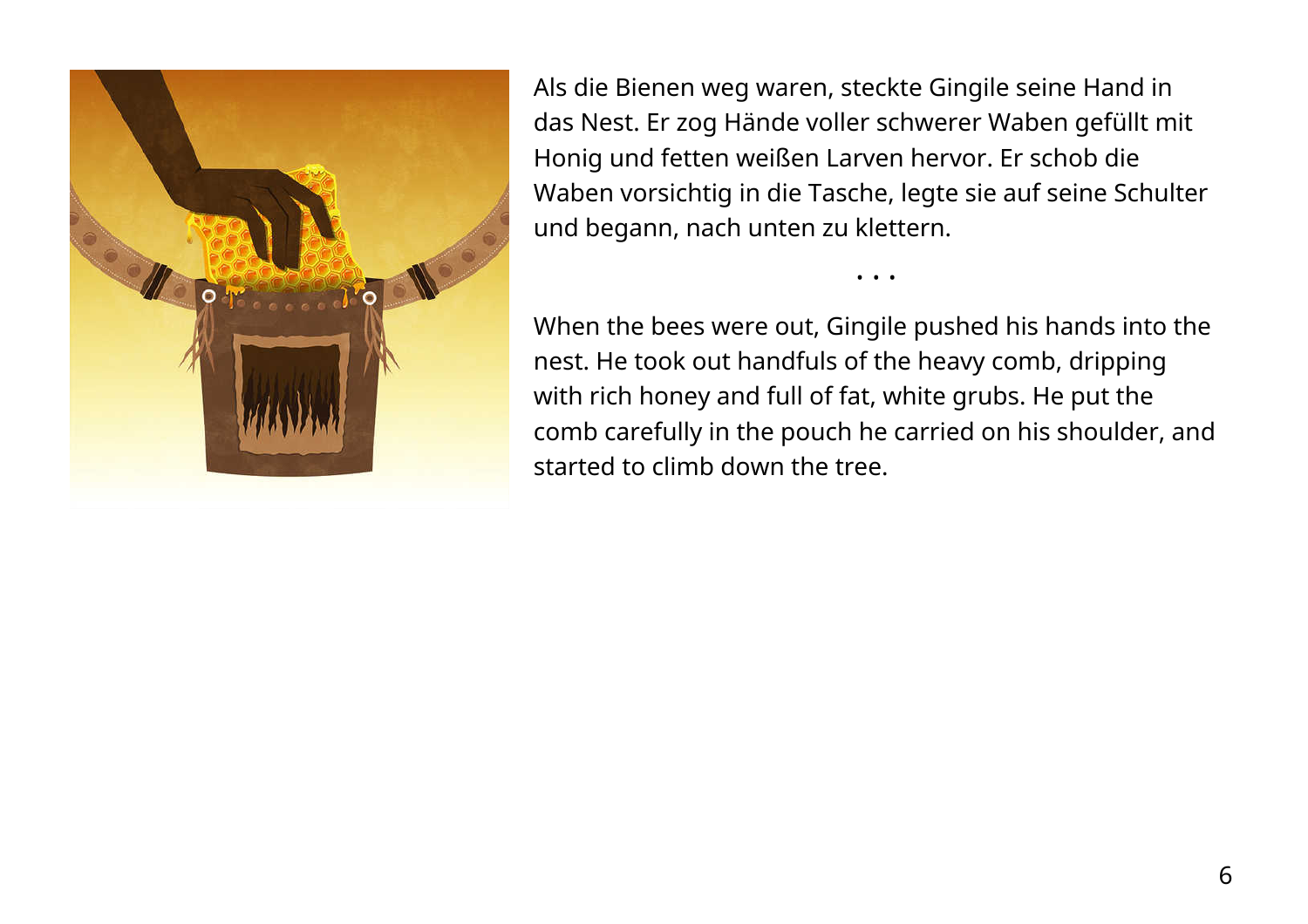

Ngede beobachtete jede Bewegung von Gingile genau. Er wartete auf ein fettes Stück Honigwaben als Dank an den Honiganzeiger. Ngede flatterte von Ast zu Ast, immer näher zum Boden. Endlich erreichte Gingile das Ende des Baums. Ngede setzte sich auf einen Stein in die Nähe des Jungen und wartete auf seine Belohnung.

Ngede eagerly watched everything that Gingile was doing. He was waiting for him to leave a fat piece of honeycomb as a thank-you offering to the Honeyguide. Ngede flittered from branch to branch, closer and closer to the ground. Finally Gingile reached the bottom of the tree. Ngede perched on a rock near the boy and waited for his reward.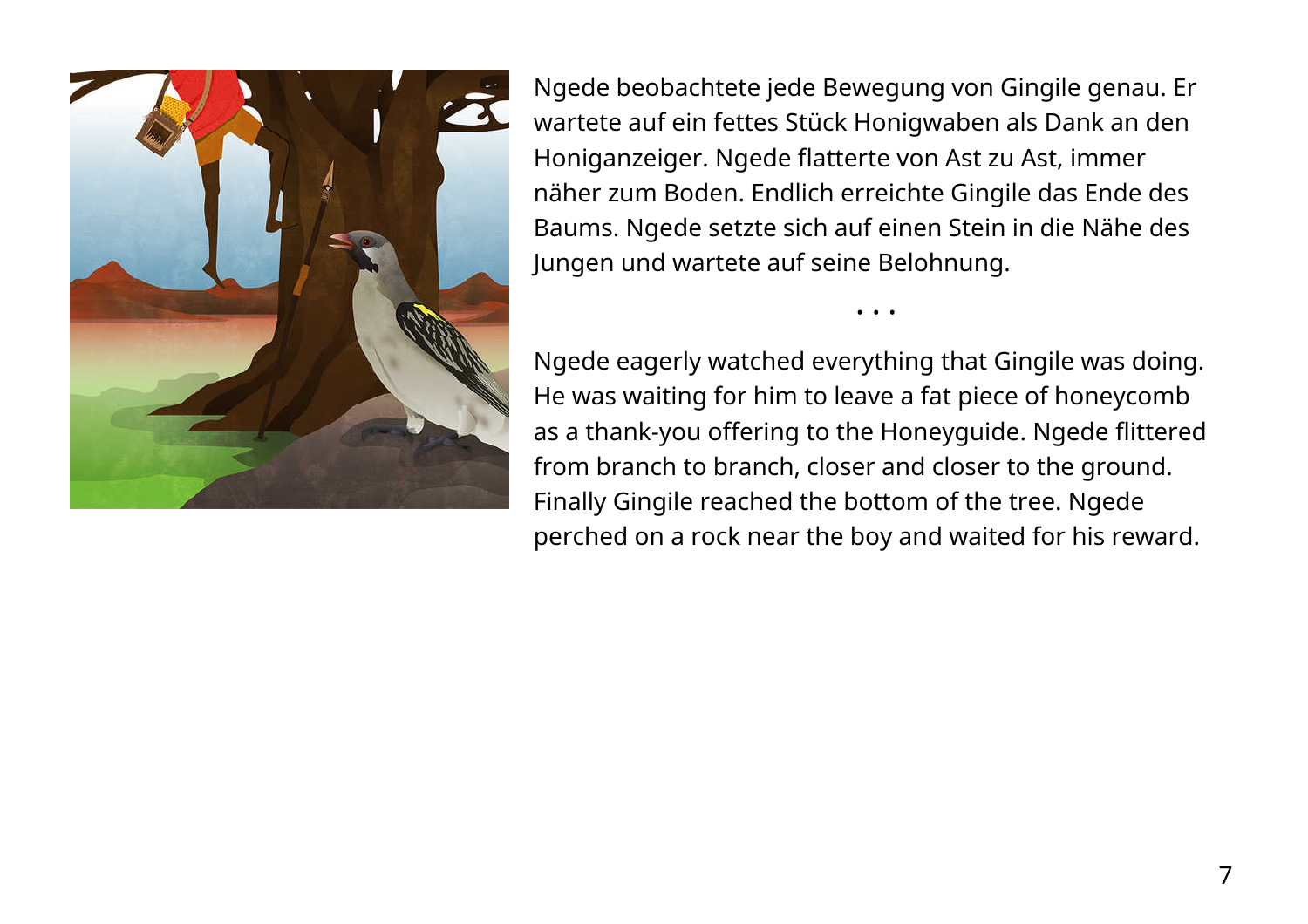

Aber Gingile löschte das Feuer, nahm seinen Speer und machte sich nach Hause auf ohne auf den Vogel zu achten. Ngede rief wütend: "SIE-ger! SIE-ger!" Gingile hielt an, schaute den kleinen Vogel an und lachte laut: "Du willst was von dem Honig, nicht wahr, mein Freund? Ha! Aber ich habe die ganze Arbeit gemacht, und ich wurde gestochen. Warum sollte ich dir was von diesem wunderbaren Honig geben?" Dann lief er davon. Ngede war außer sich! So durfte man ihn nicht behandeln! Aber er würde sich rächen.

• • •

But, Gingile put out the fire, picked up his spear and started walking home, ignoring the bird. Ngede called out angrily, "VIC-torr! VIC-torrr!" Gingile stopped, stared at the little bird and laughed aloud. "You want some honey, do you, my friend? Ha! But I did all the work, and got all the stings. Why should I share any of this lovely honey with you?" Then he walked off. Ngede was furious! This was no way to treat him! But he would get his revenge.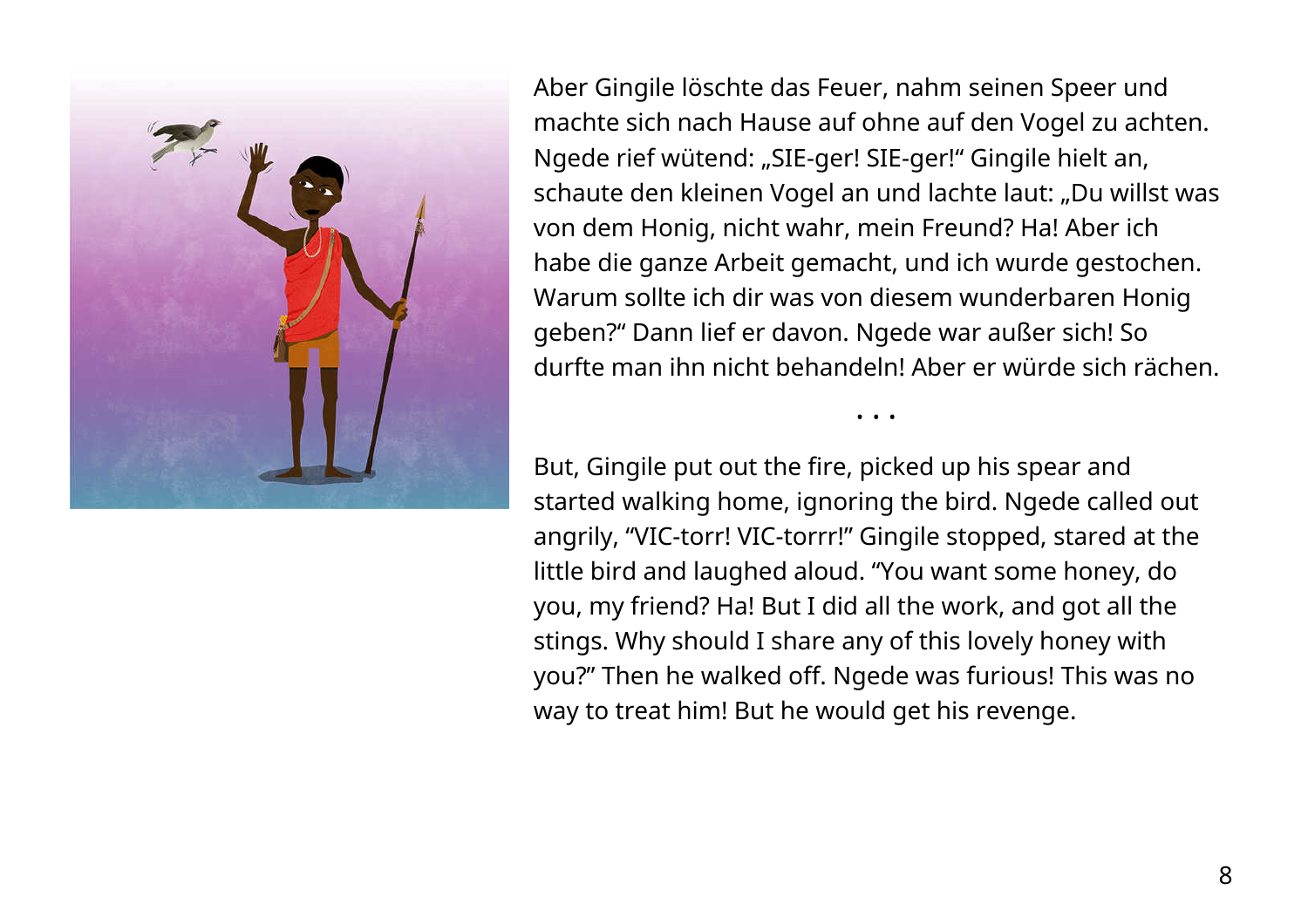

Einige Wochen später hörte Gingile erneut Ngedes Honigruf. Er erinnerte sich an den köstlichen Honig und folgte dem Vogel erneut schleunig. Nachdem er Gingile an den Rand des Waldes geführt hatte, hielt Ngede an, um sich in einer großen Schirmakazie auszuruhen. "Ahh", dachte Gingile, "der Bienenstock muss in diesem Baum sein." Schnell machte er ein kleines Feuer und fing an, mit dem rauchenden Ast zwischen den Zähnen, zu klettern. Ngede saß daneben und sah zu.

One day several weeks later Gingile again heard the honey call of Ngede. He remembered the delicious honey, and eagerly followed the bird once again. After leading Gingile along the edge of the forest, Ngede stopped to rest in a great umbrella thorn. "Ahh," thought Gingile. "The hive must be in this tree." He quickly made his small fire and began to climb, the smoking branch in his teeth. Ngede sat and watched.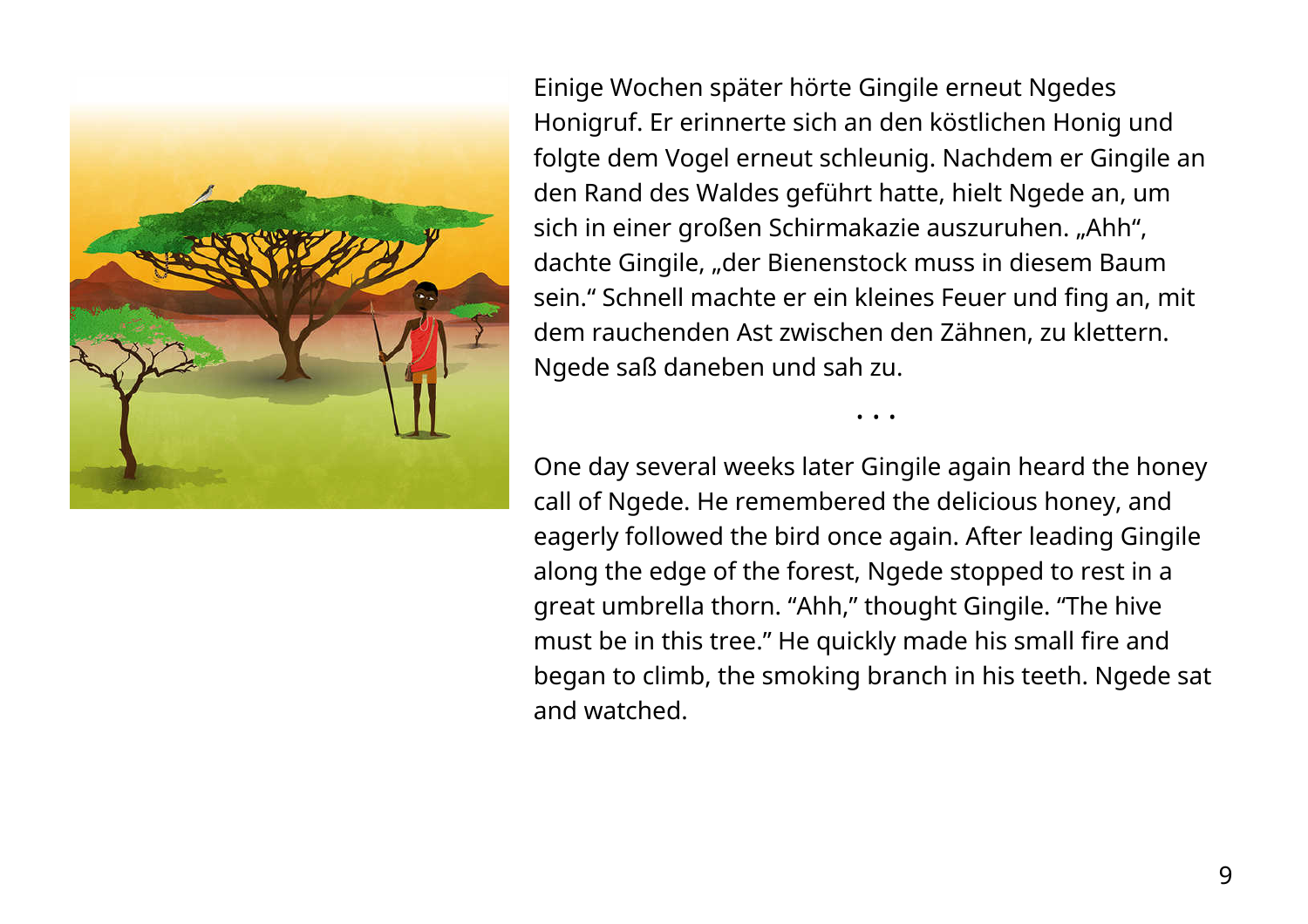

Beim Klettern wunderte sich Gingile, warum er nicht das übliche Summen hört. "Vielleicht ist der Bienenstock sehr weit im Baum", dachte er. Er zog sich einen Ast weiter nach oben. Aber anstelle eines Bienenstocks traf er oben auf einen Leoparden. Leopard war sehr böse darüber, dass ihr Schlaf so rüde unterbrochen wurde. Sie kniff ihre Augen zusammen und öffnete ihr Maul, um ihre sehr großen und scharfen Zähne zu zeigen.

• • •

Gingile climbed, wondering why he didn't hear the usual buzzing. "Perhaps the hive is deep in the tree," he thought to himself. He pulled himself up another branch. But instead of the hive, he was staring into the face of a leopard! Leopard was very angry at having her sleep so rudely interrupted. She narrowed her eyes, opened her mouth to reveal her very large and very sharp teeth.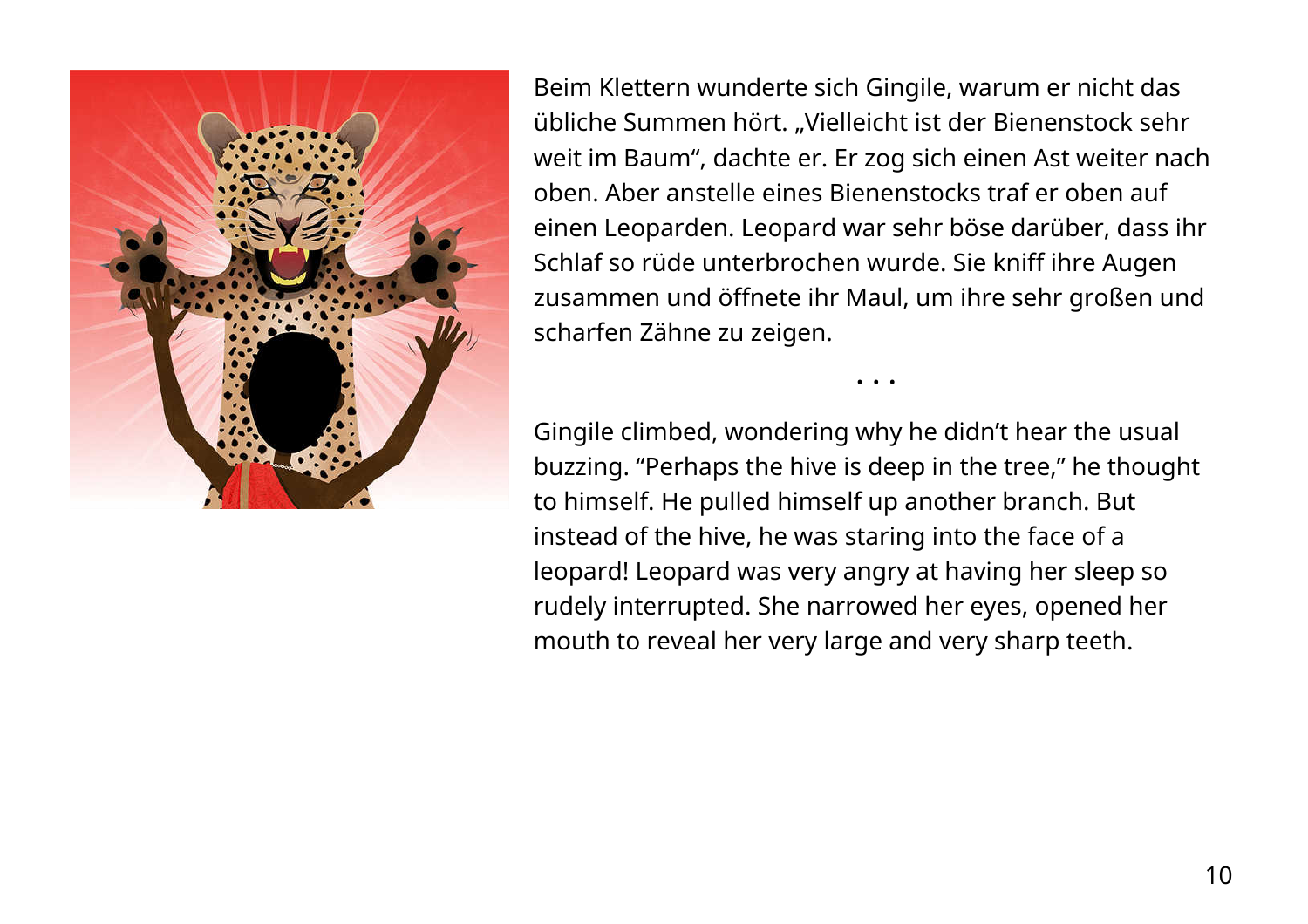

Bevor Leopard Gingile zu fassen bekam, rauschte er den Baum hinunter. In der Eile verfehlte er einen Ast und plumpste auf den Boden, wobei er sich seinen Knöchel verstauchte. Er humpelte davon so schnell er konnte. Zu seinem Glück war Leopard immer noch zu müde, um ihn zu jagen. Ngede, der Honiganzeiger, bekam seine Rache. Und Gingile hatte seine Lektion gelernt.

Before Leopard could take a swipe at Gingile, he rushed down the tree. In his hurry he missed a branch, and landed with a heavy thud on the ground twisting his ankle. He hobbled off as fast as he could. Luckily for him, Leopard was still too sleepy to chase him. Ngede, the Honeyguide, had his revenge. And Gingile learned his lesson.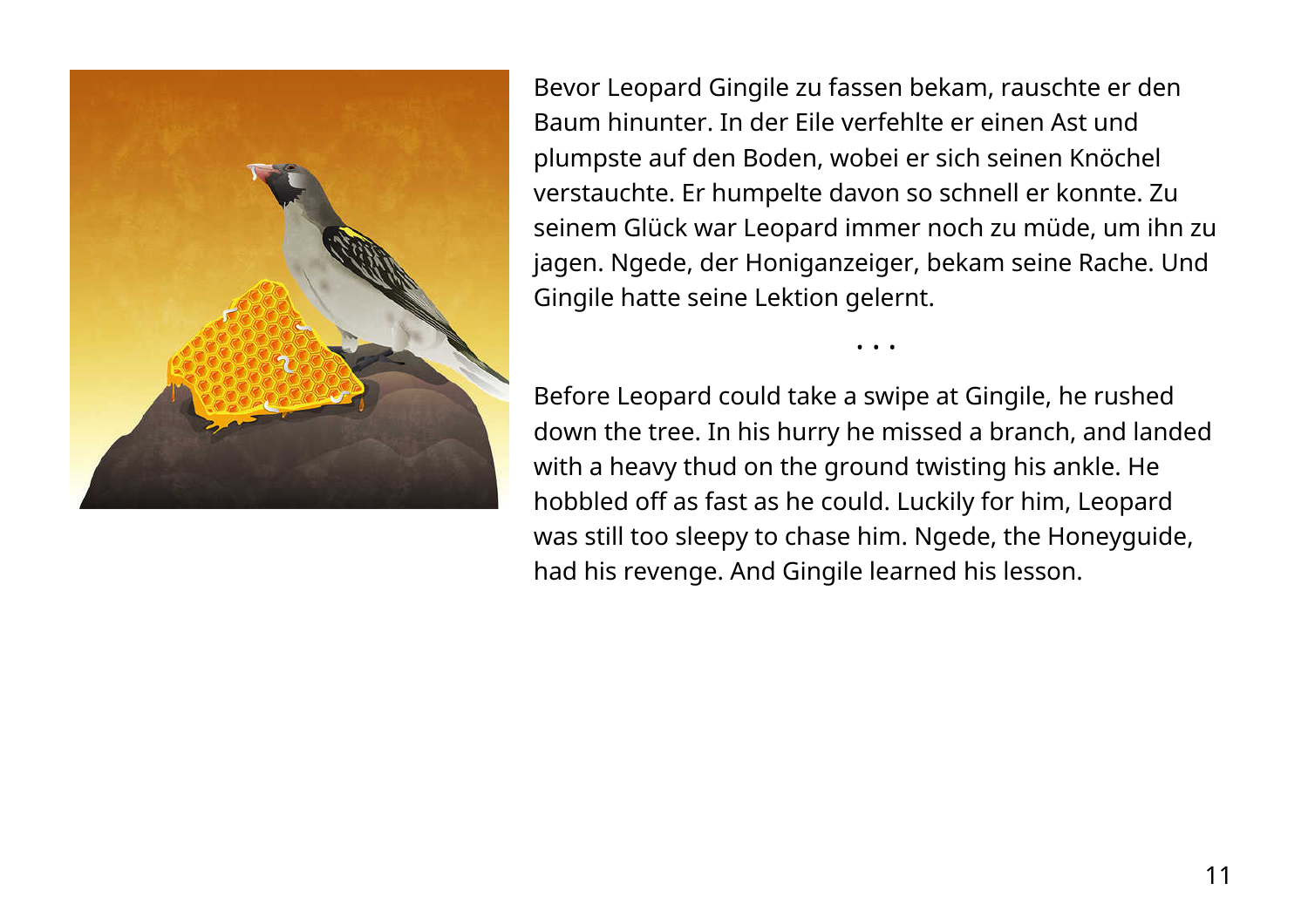

Und deshalb haben Kinder, wenn sie die Geschichte von Ngede hören, Respekt vor dem kleinen Vogel. Immer wenn sie Honig ernten, lassen sie das größte Wabenstück für den Honiganzeiger da!

• • •

And so, when the children of Gingile hear the story of Ngede they have respect for the little bird. Whenever they harvest honey, they make sure to leave the biggest part of the comb for Honeyguide!